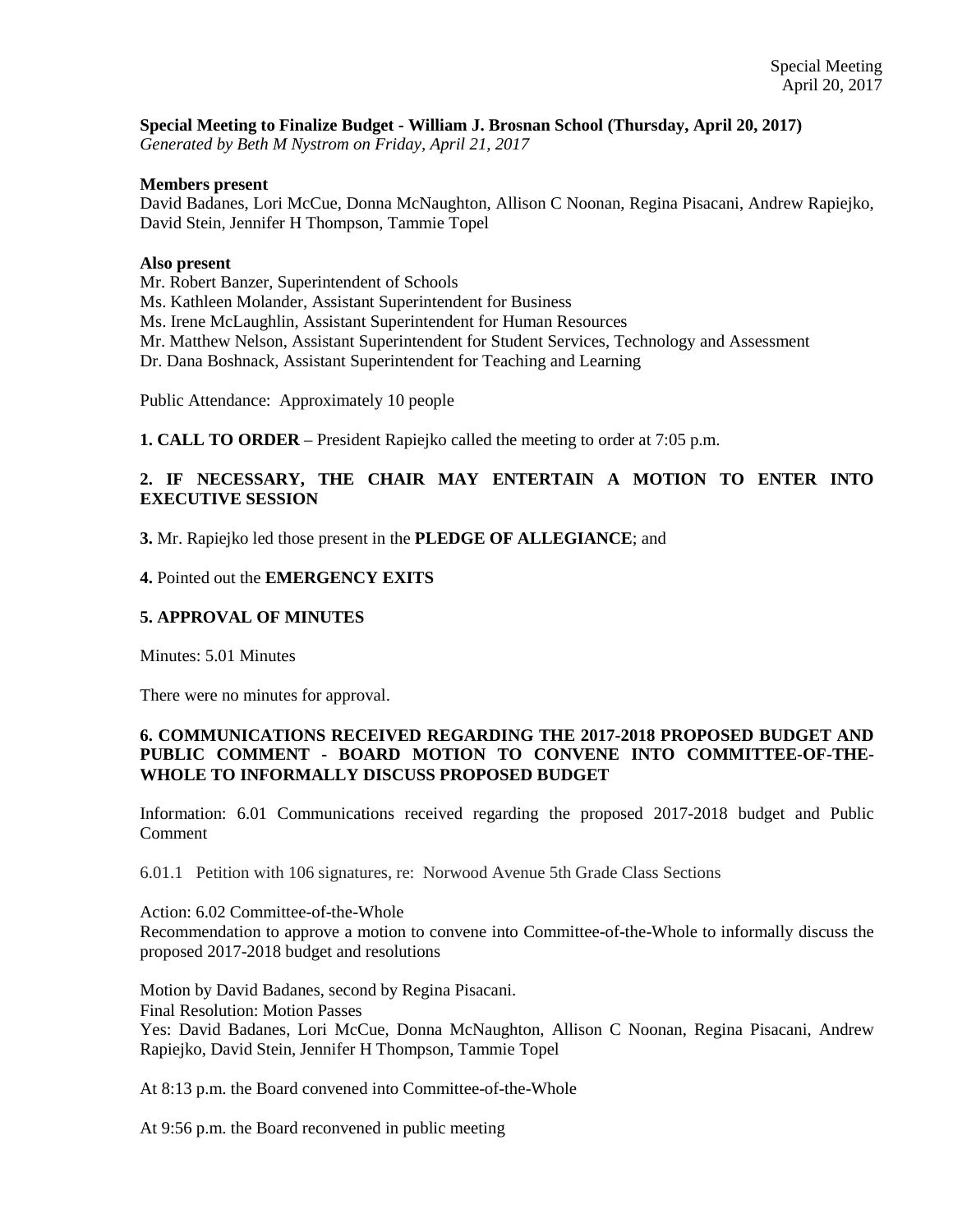#### **7. MOTION TO RECONVENE INTO SPECIAL MEETING**

Action: 7.01 SEQRA Resolution Recommendation to approve the following SEQRA resolution:

"WHEREAS, the Board of Education of the Northport-East Northport Union Free School District desires to embark upon the following capital improvements at the District's facilities: (1) completion of boiler project (includes the replacement of three boilers and associated mechanical systems) at Northport High School, (2) installation of an emergency building generator at Northport High School, (3) replacement of the heating and ventilation system in the Northport Middle School Library; (4) resurface two tennis courts and replace the tennis court perimeter fencing at William J. Brosnan School, (5) install new operable gymnasium windows at East Northport Middle School, (6) replace the Federal Pacific Electric circuit breaker panels at Northport High School, (7) replace the auditorium seating at William J. Brosnan School and (8) replace the classroom ceilings at Dickinson Avenue Elementary School (hereinafter the "Projects"); and

WHEREAS, said capital improvements are subject to classification under the State Environmental Quality Review Act (SEQRA); and

WHEREAS, maintenance or repair involving no substantial changes in an existing structure or facility are classified as Type II Actions under the current Department of Environmental Conservation SEQR Regulations (Section 6 NYCRR 617.5 (c)(2); and

WHEREAS, replacement, rehabilitation or reconstruction of a structure or a facility, in kind, on the same site, including upgrading buildings to meet building or fire codes, unless such action meets or exceeds any of the thresholds in section 617.4 are classified as Type II Actions under the current Department of Environmental Conservation SEQR Regulations (Section 6 NYCRR 617.5 (c)(2); and

WHEREAS, routine activities such as renovations to, or expansions of existing public school facilities by less than 10,000 square feet are classified as Type II Actions under the current Department of Environmental Conservation SEQR Regulations (Section 6 NYCRR 617.5(c)(8)); and

WHEREAS, the SEQR Regulations declare Type II Actions to be actions that have no significant impact on the environment and require no further review under SEQR; and

WHEREAS, the Board of Education, as the only involved agency, has examined all information related to the capital improvement projects and has determined that the Projects are classified as Type II Actions pursuant to Section  $617.5(c)(1),(2)$  and  $(8)$  of the SEQR Regulations;

NOW, THEREFORE, BE IT RESOLVED, that the Board of Education hereby declares itself lead agency in connection with the requirements of the State Environmental Quality Review Act; and

BE IT FURTHER RESOLVED, that the Board of Education hereby declares that the Projects are Type II Actions, which require no further review under SEQR; and

BE IT FURTHER RESOLVED, that the Board of Education hereby shall forward an official copy of this Resolution to the New York State Education Department together with a copy of the correspondence from the New York State Office of Parks, Recreation and Historic Preservation in connection with its request for approval of the listed project from the New York State Education Department."

Motion by Lori McCue, second by Donna McNaughton. Final Resolution: Motion Passes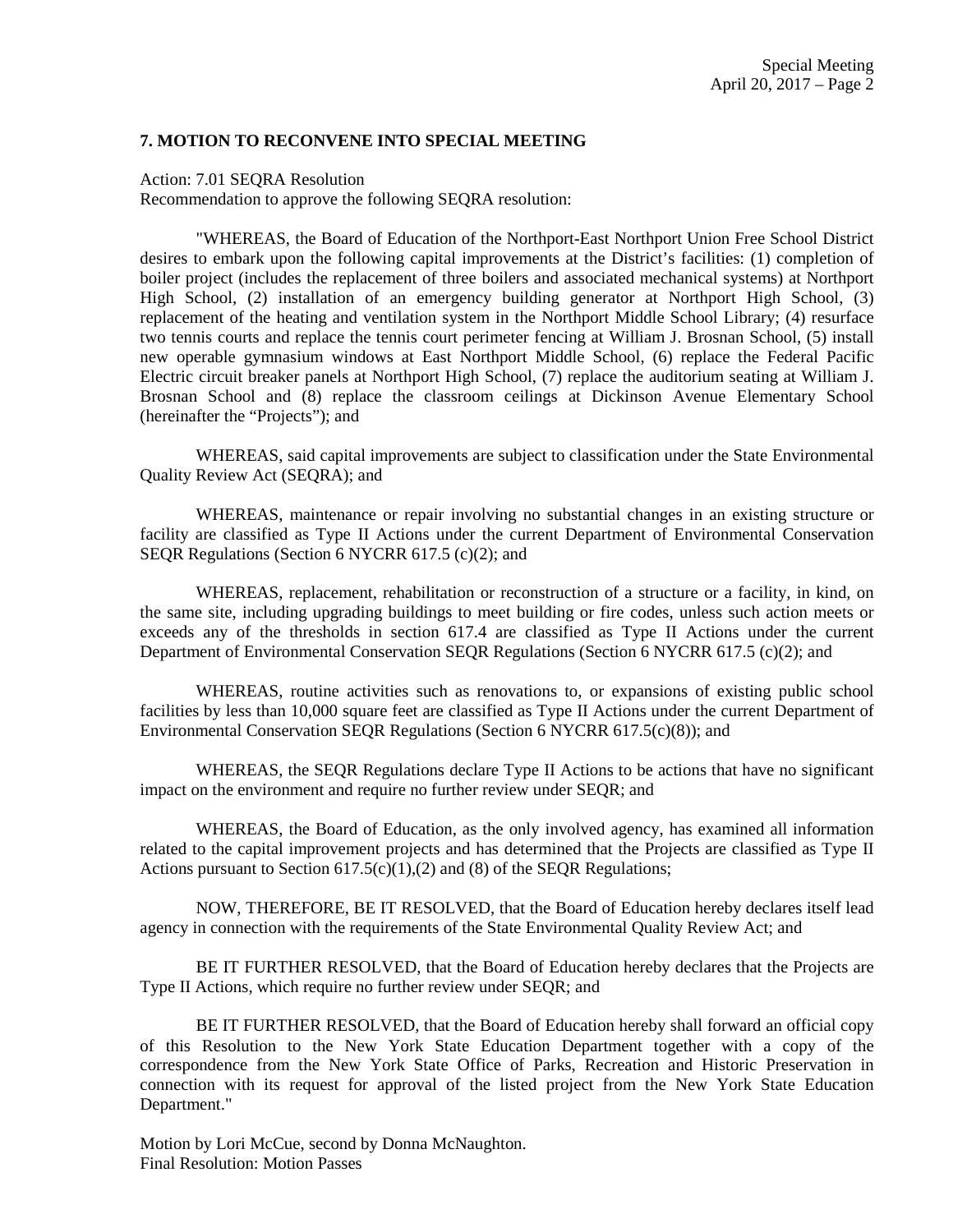Yes: David Badanes, Lori McCue, Donna McNaughton, Allison C Noonan, Regina Pisacani, Andrew Rapiejko, David Stein, Jennifer H Thompson, Tammie Topel

### **8. FINALIZATION OF PROPOSITIONS**

Action: 8.01 Finalize Propositions

Recommendation to approve the final propositions that will be submitted to the Voters on May 16, 2017:

"BE IT RESOLVED, that the Board of Education shall present to the qualified voters of the Northport-East Northport Union Free School District at a special meeting to be held on May 16, 2017 the following proposition as 'Proposition No. 1':"

RESOLVED, that the Annual School District Budget for the 2017-2018 School Year in the amount of \$163,306,840 and the necessary taxes therefore be approved"

"BE IT RESOLVED, that the Board of Education shall present to the qualified voters of the Northport-East Northport Union Free School District at a annual meeting to be held on May 16, 2017 the following proposition in substantially the following form as 'Proposition No. 2':

SHALL the Board of Education of the Northport-East Northport Union Free School District be authorized to expend \$1,557,500 for the purpose of performing the following projects - (1) resurface/replace two tennis courts and replace the tennis court perimeter fencing at William J. Brosnan School; (2) install new operable gymnasium windows at East Northport Middle School; (3) replace the Federal Pacific Electric circuit breaker panels at Northport High School; (4) replace the auditorium seating at William J. Brosnan School; and (5) installation of an emergency building generator at Northport High School, all of the foregoing to include all labor, materials, equipment, apparatus and incidental costs related thereto.. The total cost of the five projects is \$1,557,500 and will be funded from the Capital Reserve Fund established in 2008 (\$600,000) and the Capital Reserve Fund established in 2012 (\$957,500)."

Motion by David Stein, second by Regina Pisacani.

Final Resolution: Motion Passes

Yes: David Badanes, Lori McCue, Donna McNaughton, Allison C Noonan, Regina Pisacani, Andrew Rapiejko, David Stein, Jennifer H Thompson, Tammie Topel

## **9. SUPERINTENDENT'S REPORT, FINANCIAL - FOR BOARD ACTION**

Action: 9.01 Transfer of School Lunch Funds Recommendation to approve Transfer of School Lunch Fund Appropriations in the 2016-2017 fiscal year

Motion by Lori McCue, second by Tammie Topel. Final Resolution: Motion Passes Yes: David Badanes, Lori McCue, Donna McNaughton, Allison C Noonan, Regina Pisacani, Andrew Rapiejko, David Stein, Jennifer H Thompson, Tammie Topel

Action: 9.02 Transfer of Capital Funds Recommendation to approve Transfer of Capital Fund Appropriations in the 2016-2017 fiscal year

Motion by Lori McCue, second by Tammie Topel. Final Resolution: Motion Passes Yes: David Badanes, Lori McCue, Donna McNaughton, Allison C Noonan, Regina Pisacani, Andrew Rapiejko, David Stein, Jennifer H Thompson, Tammie Topel